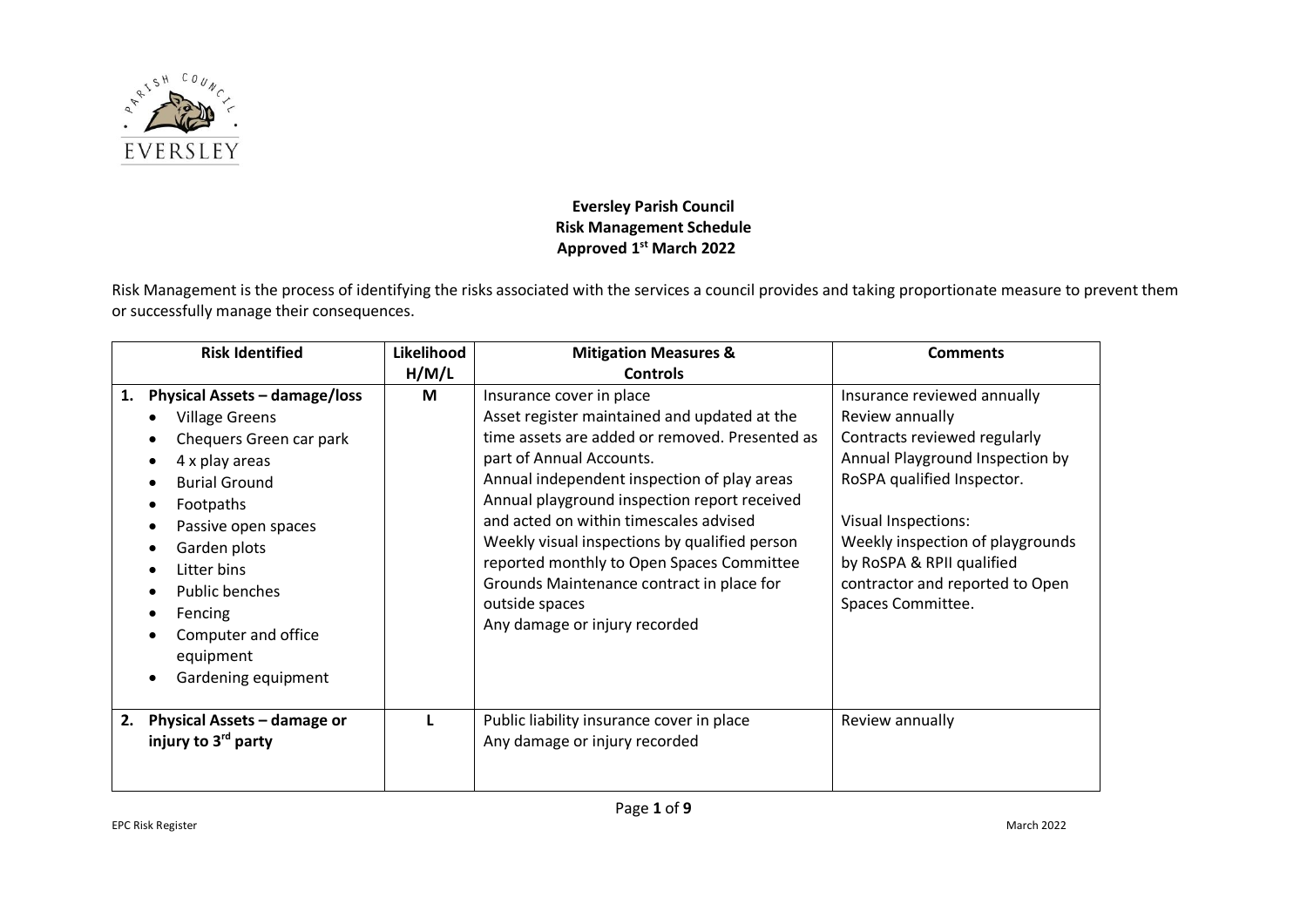

| <b>Financial Risks</b><br>3.                                                             |   |                                                                                                                                                                                                                                                                                                                                                                                                                                                                                                                                                                                  |                                                                                                                                                                                                                                                                                                                   |
|------------------------------------------------------------------------------------------|---|----------------------------------------------------------------------------------------------------------------------------------------------------------------------------------------------------------------------------------------------------------------------------------------------------------------------------------------------------------------------------------------------------------------------------------------------------------------------------------------------------------------------------------------------------------------------------------|-------------------------------------------------------------------------------------------------------------------------------------------------------------------------------------------------------------------------------------------------------------------------------------------------------------------|
| <b>Internal fraud/Accounting</b><br>errors and fraud due to<br>lack of financial control | L | Monthly review of transactions<br>Invoices reviewed against payments<br>2 signatories on cheques<br>Bank reconciliations reviewed monthly by<br>council and signed off.<br>Appointment of Responsible Financial Officer -<br><b>RFO</b><br>Internal Auditor appointed annually, undertakes<br>Audit and reports to Council<br>Reconciliation undertaken monthly.<br>Income recorded within max 2 working days of<br>receipt, cheques sent to bank weekly.<br>Delegated limit of £500 to Clerk; £1,000 in an<br>emergency. £5,000 delegated to Open Spaces<br>Committee per month | Cheques - 2 councillor signatories<br>sign payments.<br>Electronic banking - 2 signatories<br>plus Clerk to release payments<br>Checked against payment schedule<br>Invoices approved at payment<br>Clerk retains role as RFO<br>Internal Audit annually<br>Reconciliations to be presented to<br>Council monthly |
|                                                                                          |   | Any financial obligation must be resolved and<br>clearly minuted before any commitment                                                                                                                                                                                                                                                                                                                                                                                                                                                                                           |                                                                                                                                                                                                                                                                                                                   |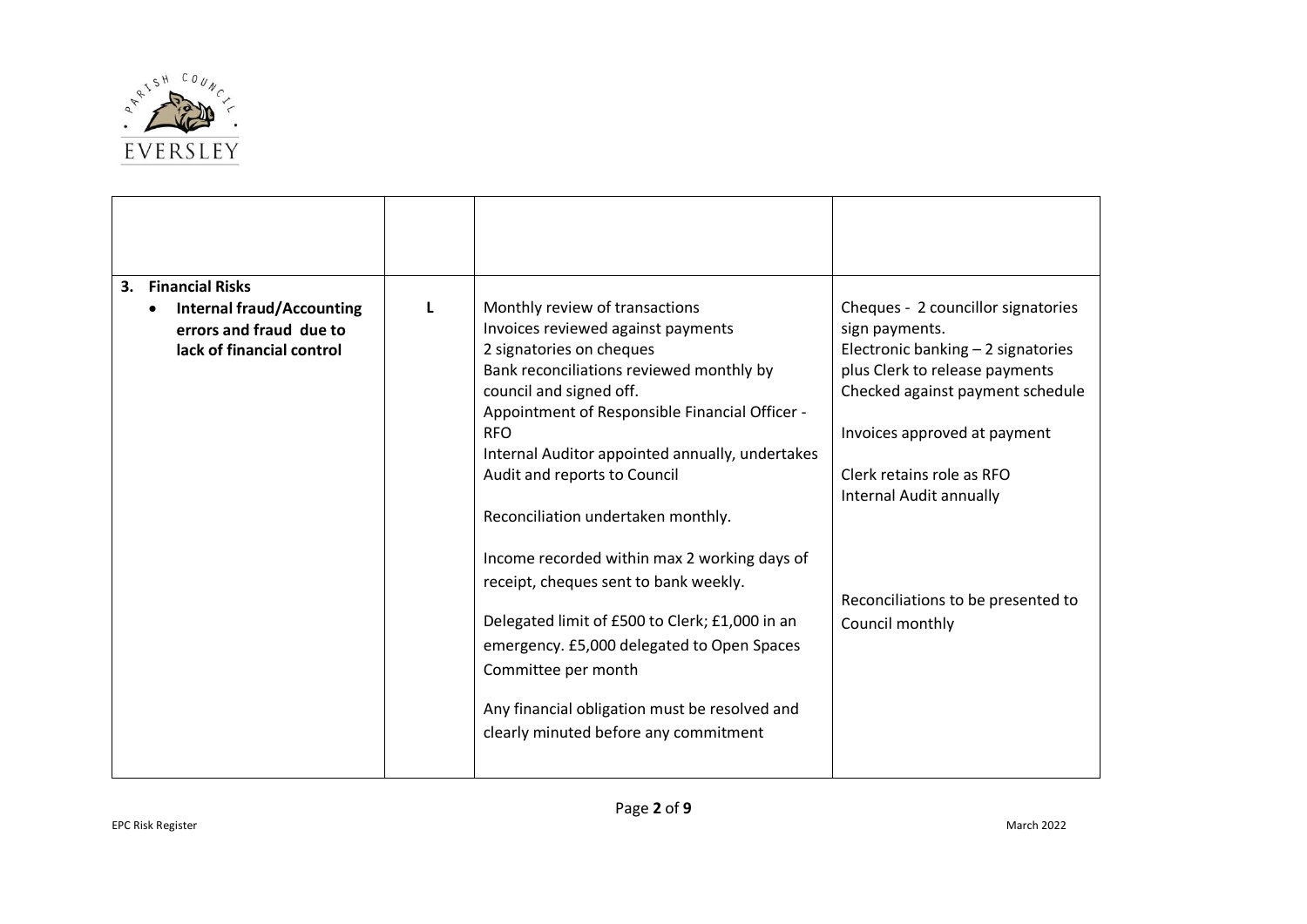

| <b>External Fraud - cyber</b><br>crime                      | L | Charge card limit of £1,000 per transaction to be<br>used as payment method for expenditure<br>already approved or for low value admin/office<br>items which in the past would have been<br>expensed<br>Electronic passwords - no use of password<br>autosave                                                                                              | Charge card held by Clerk.<br>Statements reported to Council.                                                                                                                                       |
|-------------------------------------------------------------|---|------------------------------------------------------------------------------------------------------------------------------------------------------------------------------------------------------------------------------------------------------------------------------------------------------------------------------------------------------------|-----------------------------------------------------------------------------------------------------------------------------------------------------------------------------------------------------|
| Loss of $cash$ - theft                                      | L | Fidelity Guarantee Insurance in place<br>No petty cash                                                                                                                                                                                                                                                                                                     | Small amounts of cash income<br>received occasionally and receipted<br>All reimbursements fully receipted<br>Internal Audit annually                                                                |
| Loss of funds due to<br>misappropriation of public<br>money |   | All cheques signed by 2 Councillors.<br>Accompanying paperwork also and/or cheque<br>stubs initialled.<br>Electronic banking - 2 signatories plus Clerk to<br>release payments<br>Checked against payment schedule<br>Charge card can only be used by the Clerk. Limit<br>of £1,000 per transaction<br>Maintain Register of Interests for all Councillors. | Cheques - 2 councillor signatories<br>sign payments.<br>Electronic banking - 2 signatories<br>plus Clerk to release payments<br>Checked against payment schedule<br>Statements reported to council. |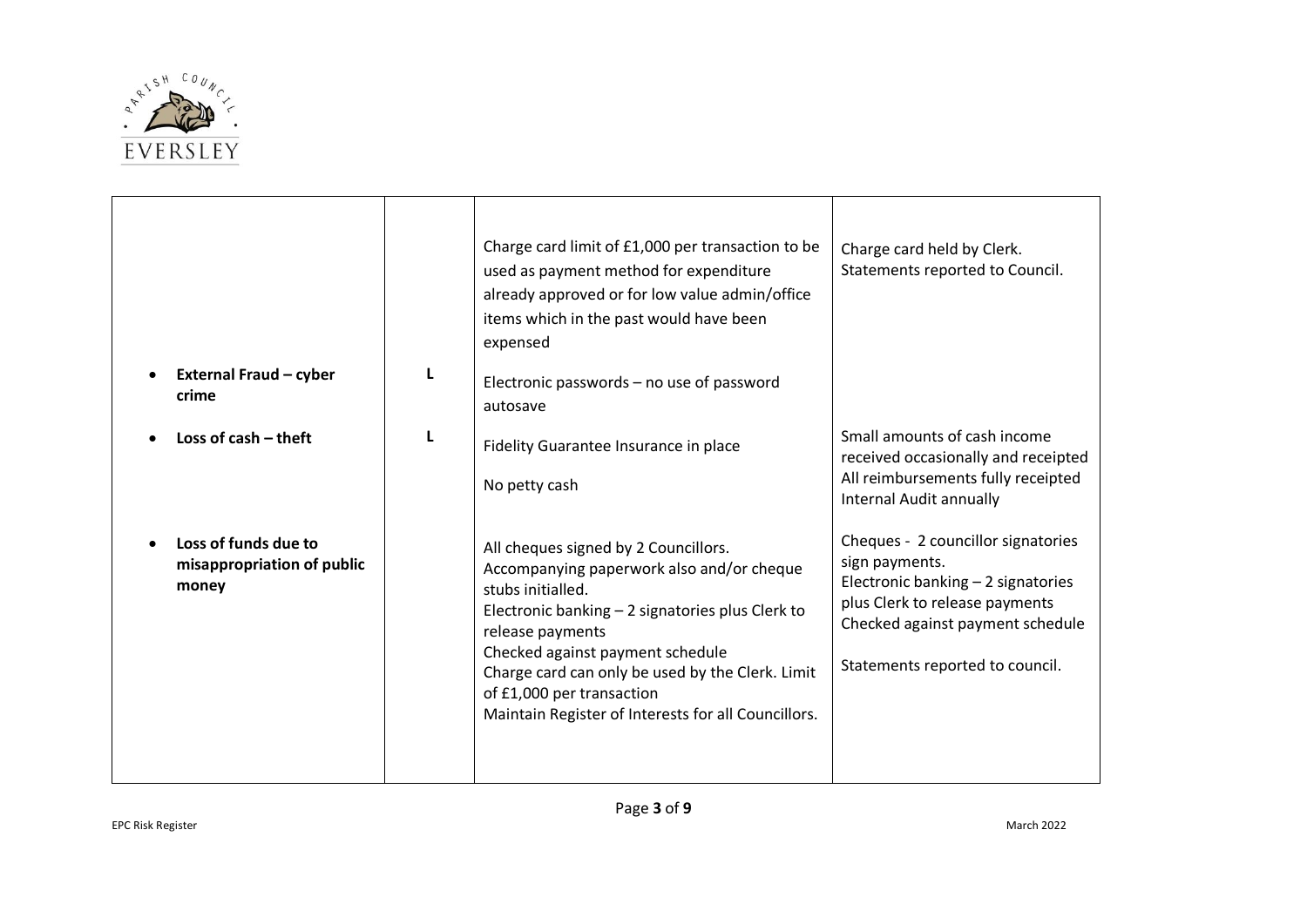

|                                  |   | Year end accounts prepared for circulation to   |                                   |
|----------------------------------|---|-------------------------------------------------|-----------------------------------|
|                                  |   | Council following the financial year end        |                                   |
|                                  |   |                                                 |                                   |
|                                  |   | Accounts audited by external auditors,          |                                   |
|                                  |   | appointed by the Audit Commission.              |                                   |
|                                  |   |                                                 |                                   |
|                                  |   | Public Liability insurance in place             | Part of budgeting process. Review |
|                                  |   |                                                 | of costs and comparison with      |
| <b>Under-pricing of services</b> | L | Annual review of charges for Burials and Garden | competition.                      |
|                                  |   | Plots                                           |                                   |
|                                  |   |                                                 |                                   |
|                                  |   |                                                 | Letters sent re overdue           |
| Poor income assurance            | L | Monthly reconciliation of income to invoice.    |                                   |
|                                  |   |                                                 |                                   |
|                                  | L | Of contracts for goods of services greater than |                                   |
| <b>Uncompetitive supplies</b>    |   |                                                 |                                   |
|                                  |   | £25K go to tender, less than £25K 3 quotes,     |                                   |
|                                  |   | contracts £100- £3000 3 estimates where         |                                   |
|                                  |   | possible in line with financial regulations.    |                                   |
|                                  |   |                                                 | Large contracts - regular         |
| <b>Supplier Fraud</b>            | L | Performance monitoring of contracts             | meetings/contact with suppliers   |
|                                  |   |                                                 |                                   |
|                                  |   |                                                 |                                   |
| <b>Loss of investments</b>       | 0 | Currently have no investments                   |                                   |
|                                  |   |                                                 |                                   |
|                                  |   |                                                 |                                   |
| <b>Under-valuation of assets</b> | L | Assets entered at cost                          | Asset register kept updated.      |
|                                  |   | Have no buildings                               |                                   |
|                                  |   |                                                 |                                   |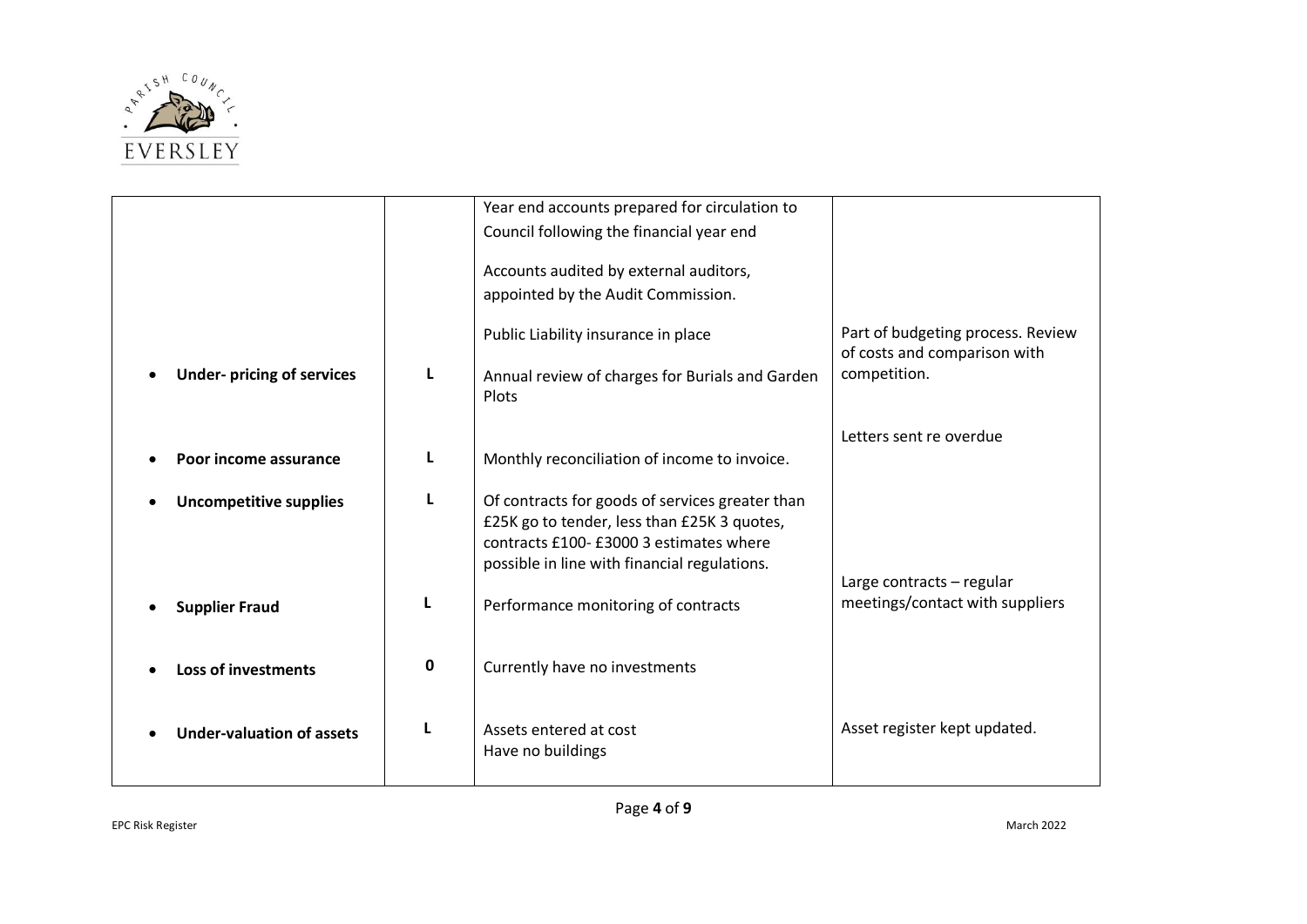

| <b>VAT liabilities</b>                             | M | Regular review of VAT situation<br>VAT is reclaimed at least annually<br>Ensure clerk & council understand and complies<br>with current legislation.                                                                                                                                                                                                                                                                                                                                                        | Internal audit review<br>Clerk attends training as necessary |
|----------------------------------------------------|---|-------------------------------------------------------------------------------------------------------------------------------------------------------------------------------------------------------------------------------------------------------------------------------------------------------------------------------------------------------------------------------------------------------------------------------------------------------------------------------------------------------------|--------------------------------------------------------------|
| <b>Payroll</b>                                     | L | Ensure clerk & council understand & complies<br>with current current PAYE and NI legislation<br>Salaries reviewed annually and payments signed<br>off by 2 councillors                                                                                                                                                                                                                                                                                                                                      | Use of HMRC PAYE Tools online<br>software                    |
| <b>Budgetary control</b><br>4.                     |   |                                                                                                                                                                                                                                                                                                                                                                                                                                                                                                             |                                                              |
| Poor/inadequate<br>budgeting. Budget<br>overspends | M | Sound budgeting to underpin the annual<br>Precept. The Council receives monthly budget<br>update information and detailed budgets in late<br>Autumn. The Precept is an agenda item at the<br>December/January meeting.<br>Competitive quotations for all major purchases<br>undertaken to give VFM and as set out in<br><b>Financial Regulations</b><br>Contracts of Employment and salaries of<br>employees reviewed annually in line with the<br><b>NALC</b> requirements<br>Annual appraisals undertaken | Reviews monthly                                              |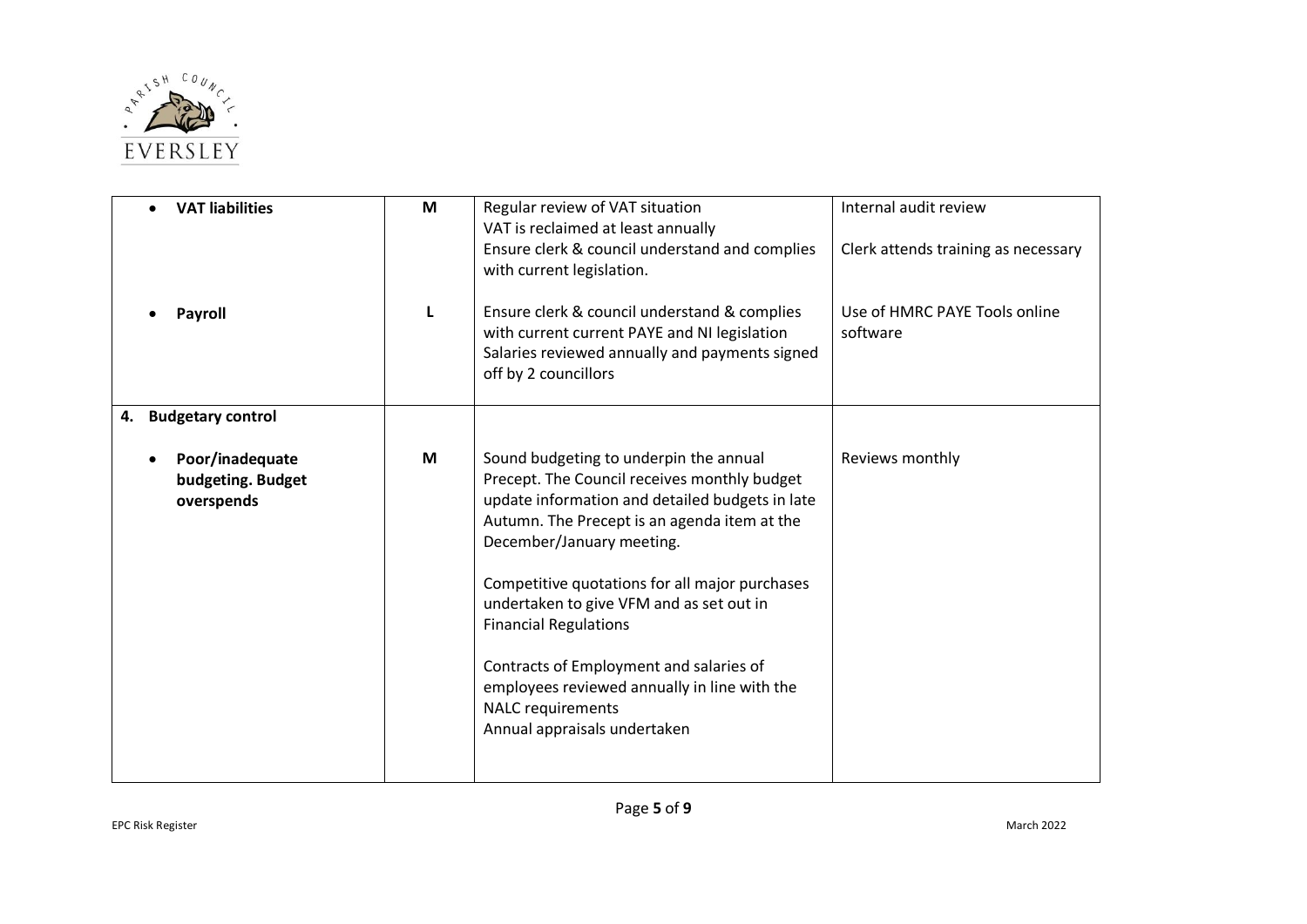

|                                                                                         |   | All expenditure and income ratified at one<br>Council meeting per month and recorded within<br>the minutes                                                                              | Reviews monthly - year to date<br>against budget                                                                                                        |
|-----------------------------------------------------------------------------------------|---|-----------------------------------------------------------------------------------------------------------------------------------------------------------------------------------------|---------------------------------------------------------------------------------------------------------------------------------------------------------|
| <b>Adequacy of precept</b>                                                              | L | Regular reviews of performance to budget<br>Detailed forecasting prior to budget setting                                                                                                |                                                                                                                                                         |
| Proper use of S137                                                                      | L | Each application reviewed individually - benefit<br>to residents assessed.<br>Recorded in minutes                                                                                       | Have GPC therefore not currently<br>relevant                                                                                                            |
| <b>Risk of election costs</b>                                                           | L | A contingency fund (earmarked reserves) exists<br>to meet election costs                                                                                                                |                                                                                                                                                         |
| 5. General                                                                              |   |                                                                                                                                                                                         |                                                                                                                                                         |
| <b>Keeping proper financial</b><br>records in accordance with<br>statutory requirements | L | Financial regulations & control procedures in<br>place<br>Checked at audit                                                                                                              | Reviewed annually<br>Control Procedures in place<br>Use Excel software                                                                                  |
| Acting outside of the legal<br>powers of local councils                                 | L | Take advice on issues that are unclear - through<br>district, county, HALC and SLCC<br>Clerk provided with relevant training, reference<br>books, access to assistance and legal advice | Council has formally adopted<br><b>Standing Orders, Financial</b><br>regulations and Burial Ground<br>Regulations all of which are<br>reviewed annually |
| Inaccuracies in recording of<br>council business in the<br>minutes                      | L | minutes reviewed by chairman and councillors<br>prior to issue in draft form and approved at<br>following meeting                                                                       |                                                                                                                                                         |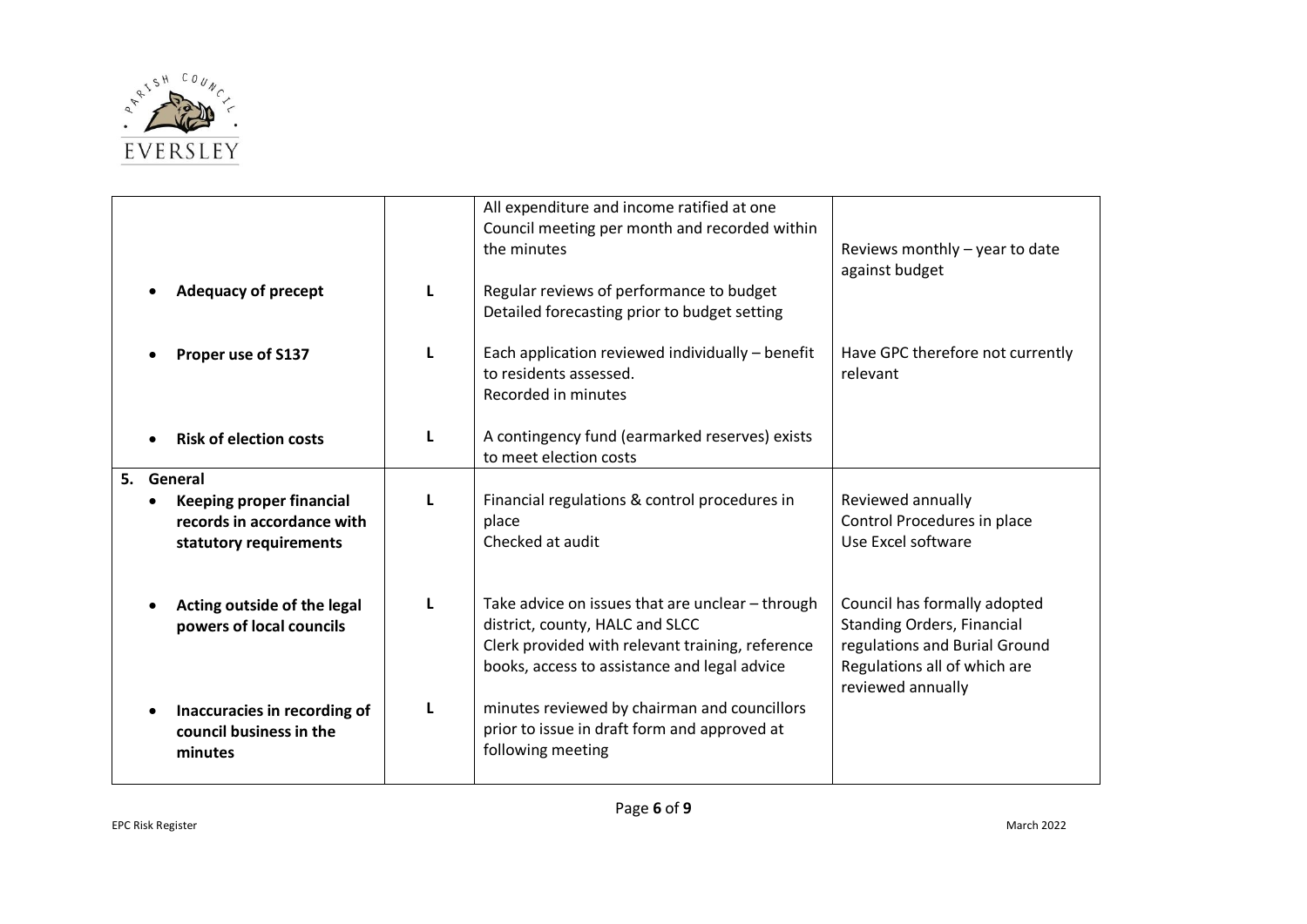

| $\bullet$ | Proper document control                                              | L | Statutory requirements observed                                                                                                                                                                                                                                           | Record Management policy in place                                              |
|-----------|----------------------------------------------------------------------|---|---------------------------------------------------------------------------------------------------------------------------------------------------------------------------------------------------------------------------------------------------------------------------|--------------------------------------------------------------------------------|
|           | Register of members'<br>interests complete and up<br>to date         | L | Onus on individual councillor to inform Clerk of<br>changes                                                                                                                                                                                                               | Code of Conduct in place<br>Records also kept on Council and<br>HDC's websites |
| 6.        | Other                                                                |   |                                                                                                                                                                                                                                                                           |                                                                                |
|           | <b>Business continuity:</b><br>unexpected or tragic<br>circumstances | M | All files kept in office.<br>Monthly back-up of electronic files<br>HALC has locum service.<br>A contingency fund should be taken into<br>consideration when setting the Precept to<br>enable training for the Cilca qualification in the<br>event of the Clerk resigning |                                                                                |
|           | Loss of council records                                              | M | Papers kept in office in locked cabinet at Clerk's<br>address no-one else has access<br>Electronic records backed up regularly<br>Computer access password controlled<br>Anti-virus software maintained at all times                                                      |                                                                                |
|           | <b>Freedom of Information</b>                                        |   | The Council has a model publication scheme for<br>Local Councils in place & on website.                                                                                                                                                                                   | Large request would be time<br>consuming.                                      |
|           | <b>Data protection</b>                                               | M | EPC registered with Information Commissioner's<br>Office<br>Policy in Place                                                                                                                                                                                               | Reviewed annually<br>GDPR requirement (May 2018)                               |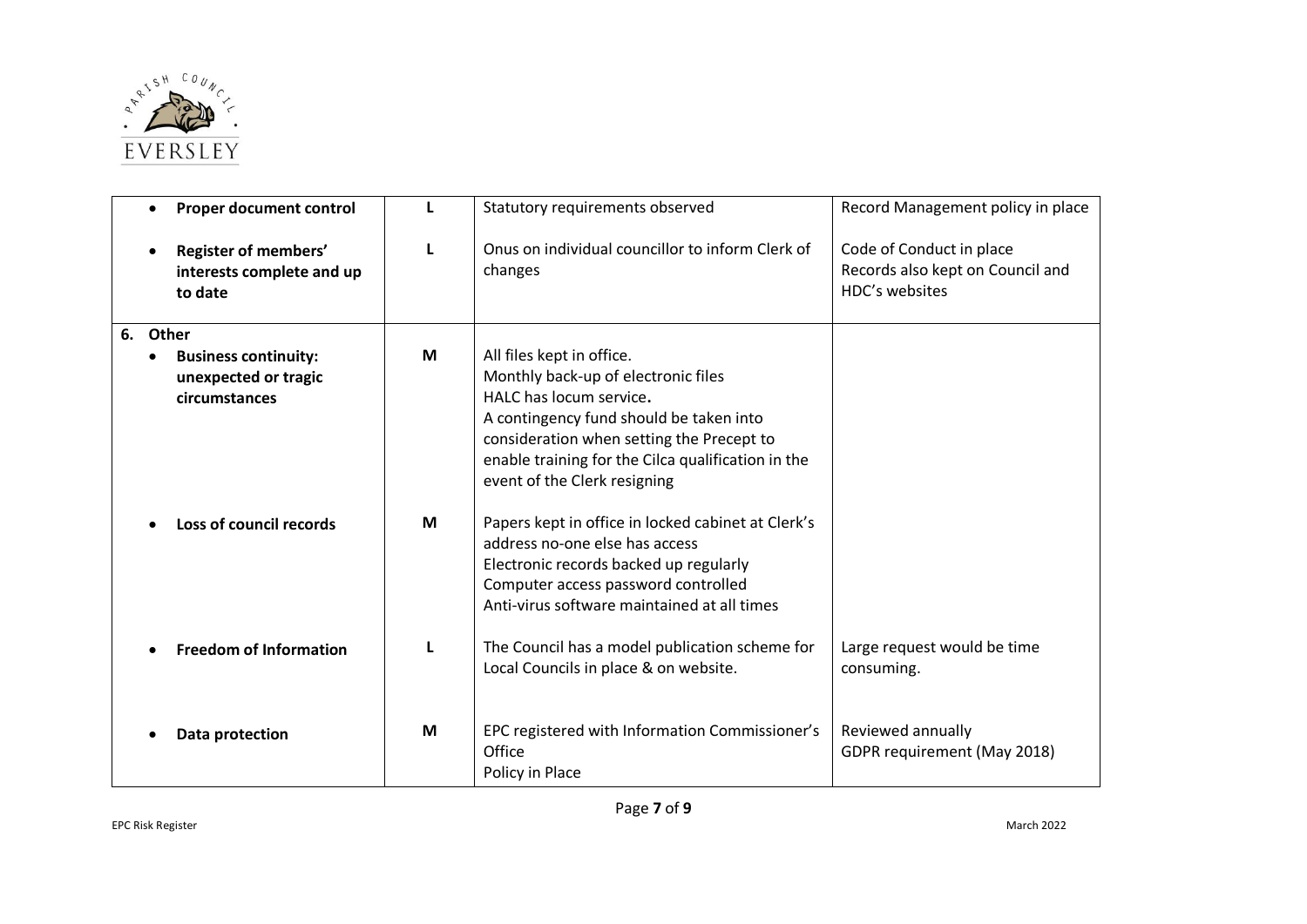

|                                                                                 |   | DPO appointed                                                                                                                                                                                                                                     | GDPR training for staff and offered<br>to members<br>Clerk advised members as to<br>legislation. |
|---------------------------------------------------------------------------------|---|---------------------------------------------------------------------------------------------------------------------------------------------------------------------------------------------------------------------------------------------------|--------------------------------------------------------------------------------------------------|
| <b>Libel and Slander claims</b>                                                 | L | .gov emails set up and in usage by all members.                                                                                                                                                                                                   | Sole usage of .gov email addresses                                                               |
|                                                                                 | L | Insurance cover in place<br>Communications policy in place<br>Careful use of email advised<br>Website reviewed regularly<br>New Councillors invited to attend training and<br>refresher courses for other councillors<br>All sign Code of Conduct | Reviewed annually<br>Reviewed annually<br>New website in place Feb 2018                          |
| <b>Risks of litigation</b><br>$\bullet$                                         | L | Procedures in place to ensure the Council acts<br>within the law.<br><b>Employment Law</b><br>Compliance with HMRC<br>Data Protection<br>Freedom of Information<br><b>Disability Discrimination Act</b>                                           | Membership of NALC<br>Insurances in place                                                        |
| <b>Compensation Claim from</b><br><b>Employee for Malpractice</b><br>Injury etc | L | Budget and appropriate equipment provided to<br>ensure that employees can carry out role<br>effectively and safely                                                                                                                                |                                                                                                  |